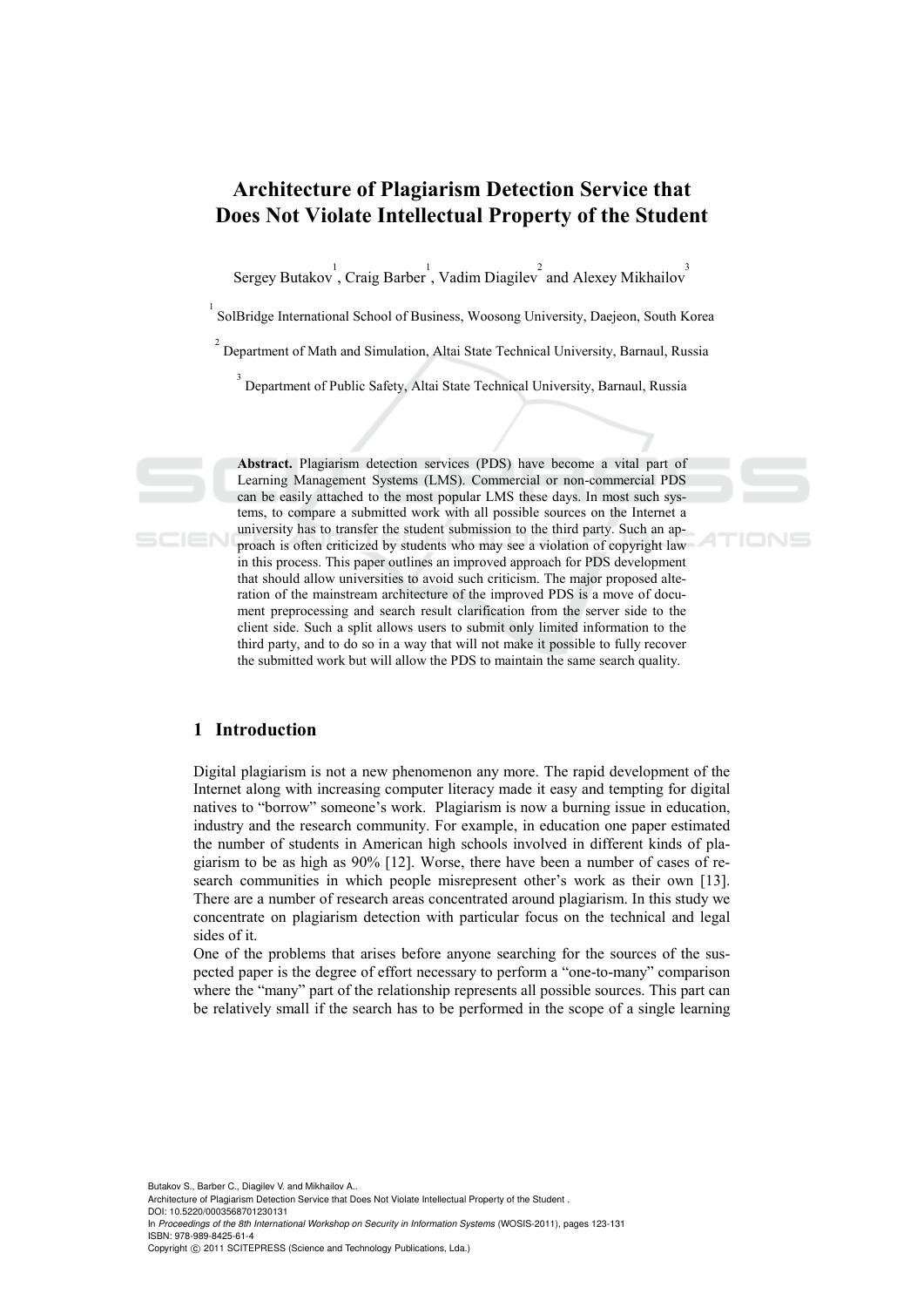community. Such a case occurs if for example, someone wants to check a submitted paper across all the papers submitted in the same college in the last five years. In this case the scope of search will be on the order of tens of thousands of documents. At the other extreme, if the same searcher wants to check the paper against all the publicly available web pages then the searcher must consider billions of documents. Global comparison can be done either by tools available at the school or it can be outsourced. Such a search performed at school would require the school to have its own web crawler and therefore to own infrastructure comparable to the ones employed by major Internet search engines. This option looks prohibitively expensive for most of the universities worldwide. The second option – outsourcing the search - may lead to Intellectual Property (IP) protection charges from the students. This paper proposes a much improved way to build a PDS, an architecture that would allow the school to avoid such concerns and yet allow the PDS to maintain an acceptable search quality. The rest of the paper is organized as following. The second section describes the major options how a general purpose PDS can be built, it also outlines why current architectures may be considered inappropriate from the IP protection point of view. Third section discusses a few legal cases against one of the major commercial PDS available and proposes a way that would allow educators to avoid such cases. The fourth section provides more technical details on the proposed solution, outlining the modified client server architecture for PDS.

# **2 Typical Architecture for Plagiarism Detection Tools**

The PDS architecture for local (or in-house) search is very straight forward. The school maintains a database of all student works and compares each new document with the existing ones upon submission. IP-protection-wise the school can inform students that their submissions will remain in digital form in the school database and will be used solely for PDS. Global search on the other hand assumes that the paper has to be compared against all possible sources in on the open web. Under the open web paradigm we assume the publicly accessible web (rather than the "deep" web of company portals and resources available to subscribers only) is the proper field of search. As mentioned above, such a search theoretically can be performed on the school side or outsourced to a company that specializes in plagiarism detection. Practically the first option looks impossible for the vast majority of educational institutions around the world. Outsourcing, the second option, can be done in two major ways: outsourcing the whole process or outsourcing the most difficult parts of it.

The first way is to completely outsource the whole process, asking the external PDS to provide a detailed report on plagiarism if it was detected in the submitted document. There are two important points that should be highlighted here:

- 1. The complete student submission is transmitted to the PDS.
- 2. The PDS retains a copy of the document to use for the comparison with other submissions in the future.

Such an approach is used by one of the major players on PDS market - iParadigms LLC – in its well known Turnitin(tm) service (www.turinitin.com). This approach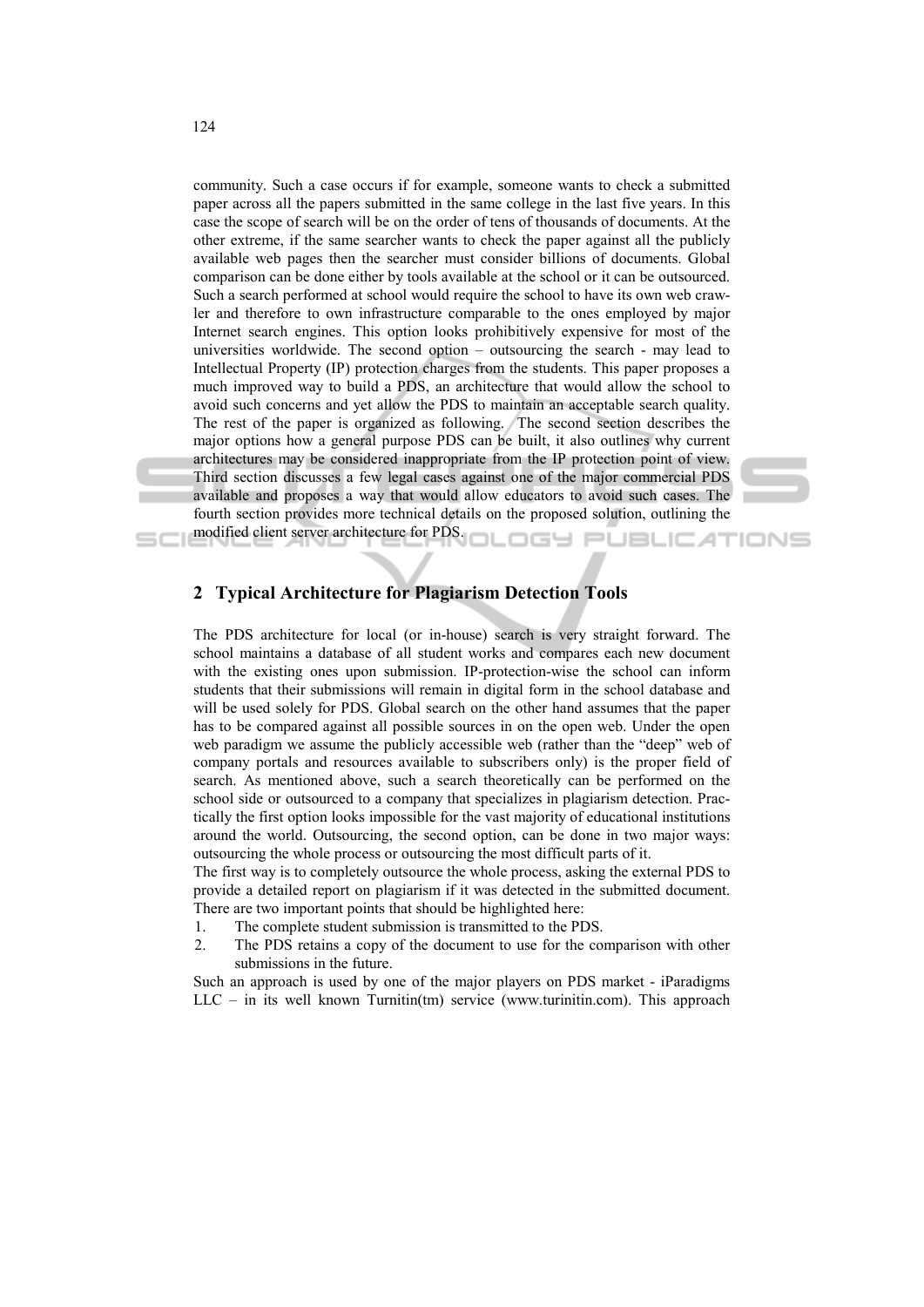raises concerns from students that the PDS is making profits using their submissions and therefore violates their IP rights. The next section of this paper discusses this issue further.

The second way is to outsource the most difficult part of the detection process – the global search for the documents that may be similar to the submission. In another words this part of the process should narrow down the scope of search from tens of billions to just tens of documents. Such an approach is actively used by language teachers: when they see a perfectly written sentence from a non-native speaker they often put it in the quotes and use a search engine to look for exact phrase on the web. Of course such manual search is slow and not very granular. A similar and very simple technique which employs Google Alerts has been proposed to monitor inappropriate copying from blogs [7]. Crot, one of the free PDS, uses similar brute force approach for search. It uses a sliding window of X words length, thus sending to the search engine all the phrases from the document that have been formed by this sliding window and so performing a very exhaustive search [6].

Two reports indicated that actually exhaustive search is not required to detect plagiarism. As Culwin & Child have indicated, the exact phrase search technique with use of public search engine can be effective to locate the source [10]. Crot authors also indicated that if a significant part of the paper was plagiarized from the Internet there is no need to send all possible queries to the search engine: even as low as 10% of these

queries can help to locate the source [6]. This reduction can be very helpful for IP protection and will be discussed further in section 4.

Let's take a closer look at outsourcing global search to an external service. The internet search experiment with the Crot software indicated a linear dependence of the search time on the number of words in a document. The experiment has been performed on a set of 60 documents with length ranging from 350 to 3500 words. It was done on a dedicated server with a 100Mbs internet channel. Experiment indicated that the search time was about 5 minutes per 1000 words of the document. This time consists of the following elements:  $(1)$  time required for querying the search engine,  $(2)$ time required for downloading the suspected sources; (3) time for detailed comparison and (4) document hashing time. The latter two can be ignored because the documents were relatively small (average size of  $\sim$ 1200 words) and there were only a few hundred documents in the local database, which makes the detailed comparison very fast. Thus we can state that querying the search engine and downloading the suspected sources consume most of the time required for the search. Further investigation indicated that on average 26% of the search time can be attributed to the first component – querying the search engine. Therefore a significant reduction of total detection time can be achieved if either one or both of these steps is performed more quickly: sending queries and downloading documents.

From the IP protection point of view the approach of using an external service only to narrow down the search scope is better than the outsourcing of the whole PDS process. The external service is not getting the student submission in the same form as it was submitted and the original submission can barely be restored by the third party (search engine) from the search queries.

The solution to the problem of slow search would be to change the mode of submitting the search queries. Crot and similar systems submit the search queries one by one to the search engine and receive and process replies after that. They may use a multi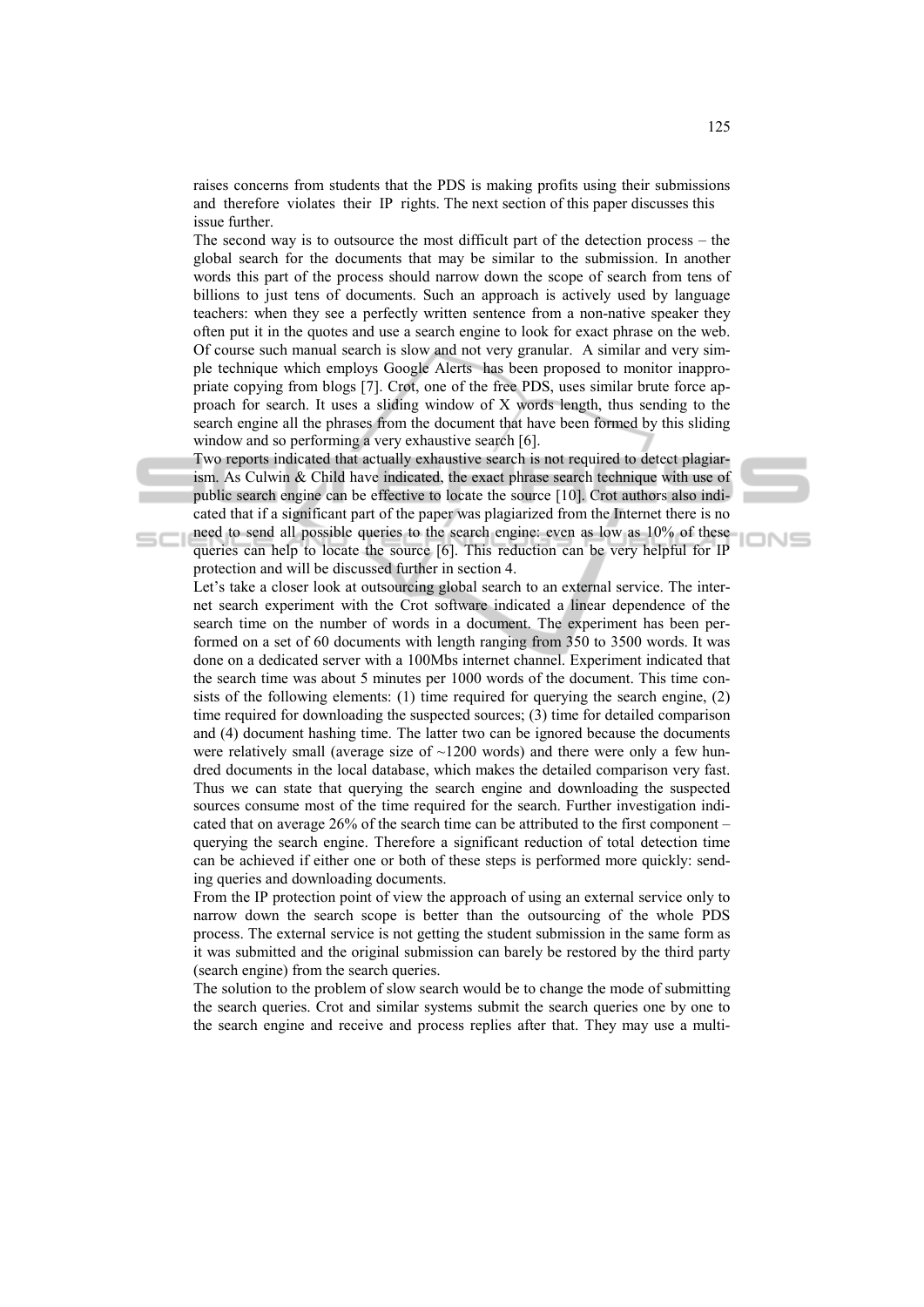thread approach at this point to improve the speed at this stage but multi-thread imposes certain requirements on Internet bandwidth. As the small experiment above indicated, querying the search engine causes a significant delay in the search time. Improvement could be made if the download and preliminary comparison could be outsourced to the search engine, e.g. if there is a service, complimentary to the conventional internet search engine, that would work as a proxy to the search engine facilitating the plagiarism detection process. Such a labor division where the on-premises part of PDS performs only detailed comparison and out-of-premises part does the global search could help to improve the speed. Such architecture has to be justified whether it can be subject to IP violation concerns. The next section analyzes a few cases on IP protection and provides insights on how the information flow could be organized to avoid collisions with IP protection mechanisms.

# **3 Legal Issues Related to Plagiarism Detection**

There has been considerable controversy about the anti-plagiarism service by iParadigms LLC called "Turnitin®". Turnitin® requires the teacher or student to submit the student paper to them whole. Turnitin® then creates a "digital fingerprint" of the paper and archives the paper. This had generated considerable outrage on the part of students, and interestingly, in certain parts of the academic world [11]. The complaints have gone as far as legal action including law suits against iParadigms LLC, discussed in some studies [18, 4]. The threat of lawsuit is a severe disincentive for schools to using an anti-plagiarism system. The major problem here is that the university sends the student work to the third party (iParadigms LLC) and this third party stores the submission, using it to generate profit.

To see how to make PDS architecture viable from the IP protection point of view we now analyze the legal cases related to Turnitin®.

In legal cases against the Turnitin® service, iParadigms LLC was using fair use doctrine to protect its way of doing business. "Fair Use" is defined in the Copyright Act § 107, 17 USC § 107 [19] as follows:

...the fair use of a copyrighted work... for purposes such as criticism, comment, news reporting, teaching (including multiple copies for classroom use), scholarship, or research, is not an infringement of copyright.

In determining whether the use made of a work in any particular case is a fair use the factors to be considered shall include —

(1) the purpose and character of the use, including whether such use is of a commercial nature or is for nonprofit educational purposes;

(2) the nature of the copyrighted work;

(3) the amount and substantiality of the portion used in relation to the copyrighted work as a whole; and

(4) the effect of the use upon the potential market for or value of the copyrighted work" [19].

Before examining the four factor test for the proposed architecture, we consider the small number of cases decided to date in regard to Turnitin  $\mathbb{R}$ .

scı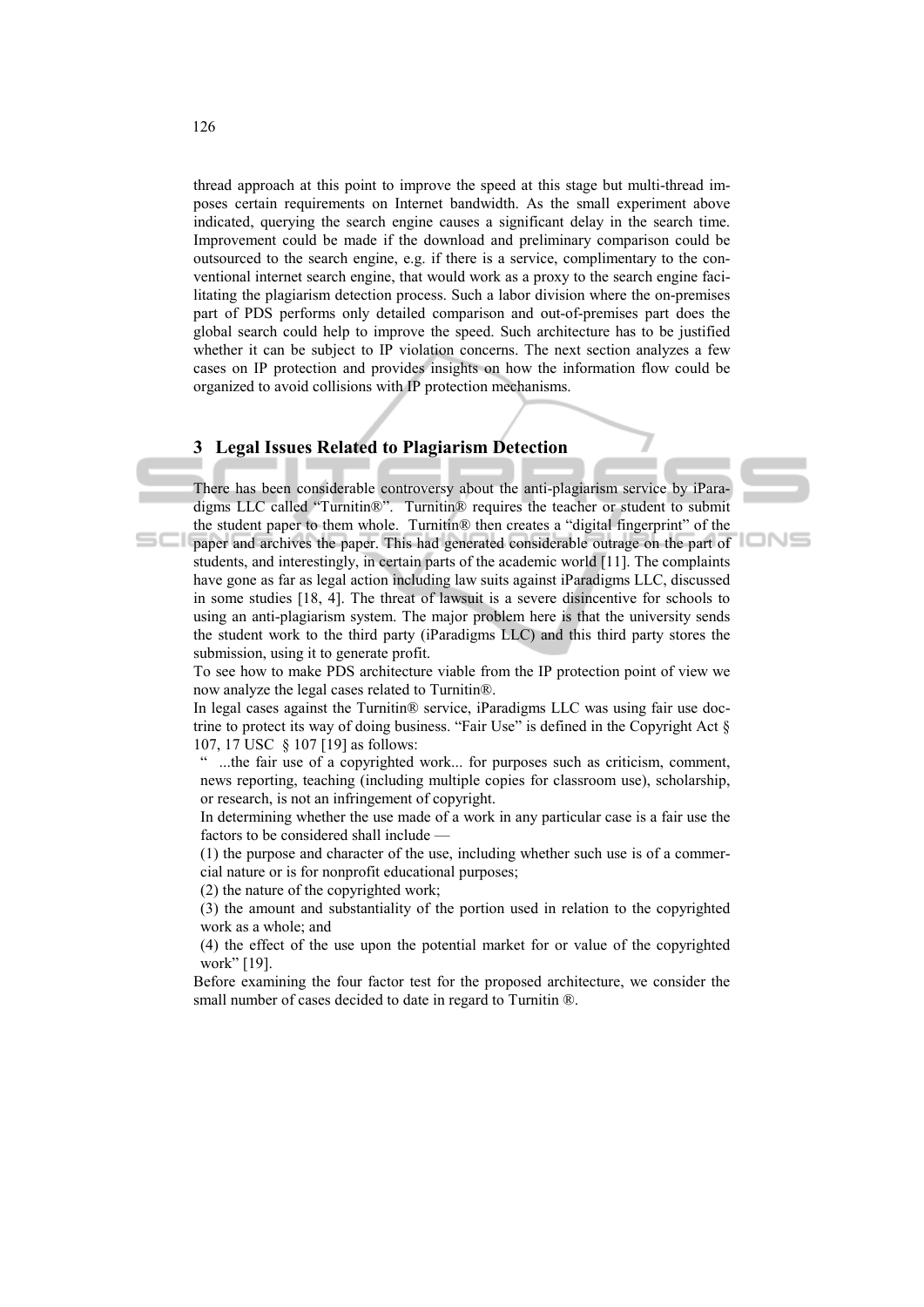The situation of the proposed architecture legally is somewhat dependent upon the situation of Turnitin®, not just because Turnitin® is being used to establish the legal standards but also because Turnitin® problems are likely to impact the proposed architecture commercially, either for benefit or detriment. The standing of the proposed architecture in relationship to Turnitin® and similar systems becomes important.

There have been four US Turnitin® cases, and Turnitin® won all four [1, 9, 2, 15]. The important case [1] is one in which the lawyer for the students managed to get the court to consider the issue of copyright infringement, in contrast to the other cases, which were determined on secondary grounds. In this case, iParadigms LLC and the court had to resort to the "Fair Use" doctrine to defend the Turnitin® software. The cases show the very high level of resistance to Turnitin®, and the persistence of the opposition. As can be seen from the cases, the court is well aware that Turnitin® is copying copyright materials without the permission of the copyright owners. However, other courts, especially courts in countries other than the USA, may not be as helpful in the future.

The brief analysis provided above shows that the architecture for a PDS will be less subject to legal actions if it is based on the following principles:

- Do not transfer the student work to third party computers in a form that can be considered a copy of the work.
	- Do not store the copy of the paper on the third party computers for later use.

# **4 Proposed Plagiarism Detection Service Architecture**

Figure 1 shows the main concepts of the proposed architecture for plagiarism detection service. The service itself is divided into an internal part running on university computers and an external part running on a third party computer. The internal part plays a service role when it communicates with the university portal and a client role when it submits search requests to the external part of the service. Most of the work is happening on university computers. The only outsourced part performed on third party software is pre-selection of probable sources of plagiarized paper from the web.

Like in the typical architecture outlined earlier, the process starts with student submission. The university portal prepares the document for the checkup, wrapping it with information on course, assignment, type of required checkup, etc. The internal part of PDS checks the document against the local database and prepares queries for external part. The distinctive feature of the proposed architecture is the way these queries are prepared. According to the legal requirements provided in the previous section these queries should not contain enough information to recover the submission but from an information retrieval point of view these queries should be enough to find similar documents on the web. Experiments indicate that even limited numbers of properly selected search queries can help to locate plagiarism sources on the web [6]. Essentially this means that the part of the PDS located on school infrastructure can prepare some queries from the key parts of the text, randomly shuffle them and send them as one large query to the external part of the PDS. Such a submission will not be subject to attack on IP grounds.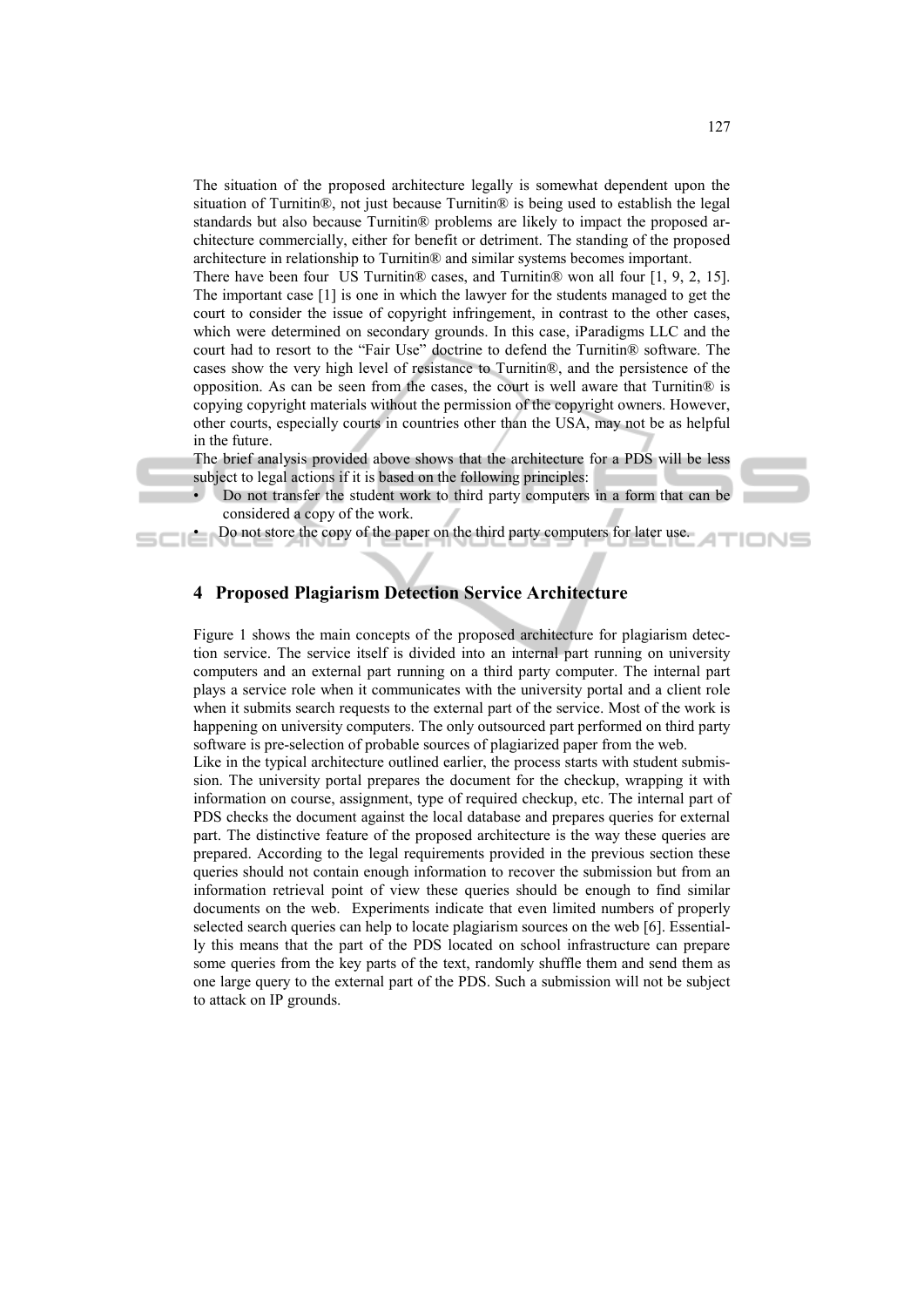The sliding window algorithm that is implemented in Crot uses all possible queries that can be generated from the text. For example, for the Shakespearean quote «to be, or not to be: that is the question» with window length *X*=4 the algorithm will prepare seven queries: «to be or not», «be or not to», «or not to be», «not to be that», «to be that is », «be that is the», «that is the question». Obviously that if text has Y words the total number of queries can be defined as  $N = Y - X + 1$ . Since we know that Y will be much larger than *X* we can say that sliding window algorithm will form almost *Y* queries. The initial student submission may be easily required from these queries because two neighboring queries  $q_i$  and  $q_i+1$  have  $X-1$  common words. The total number of words that will be sent to the search engine will be about *Y\*X*. If we decide to select only  $Y_1$  queries and  $Y_1$  satisfies inequality (1) than there is a guarantee that it will be impossible to fully recover the initial student submission from the queries that will be sent to the external part of PDS.

 $Y_I < Y/X$  (1)

The essential queries that will go out to the third party must be sent in the plain text form. Any encryption / alternation of these queries will make impossible the use of web crawlers to narrow down the search scope. Of course inequality (1) does not guarantee that parts of the document cannot be restored but such partial recovery may not be considered as significant violation of student IP rights.



**Fig. 1.** Outline of the proposed architecture for PDS.

There are a number of researches that deal with detection of duplicated material available on the Internet. They vary from straightforward plagiarism detection in texts and program source codes [5] to web indexing [8, 14] and writing style detection for identification of individuals on anonymous web sites [3]. However we have not found any information on architectures for PDS that would enforce student IP protection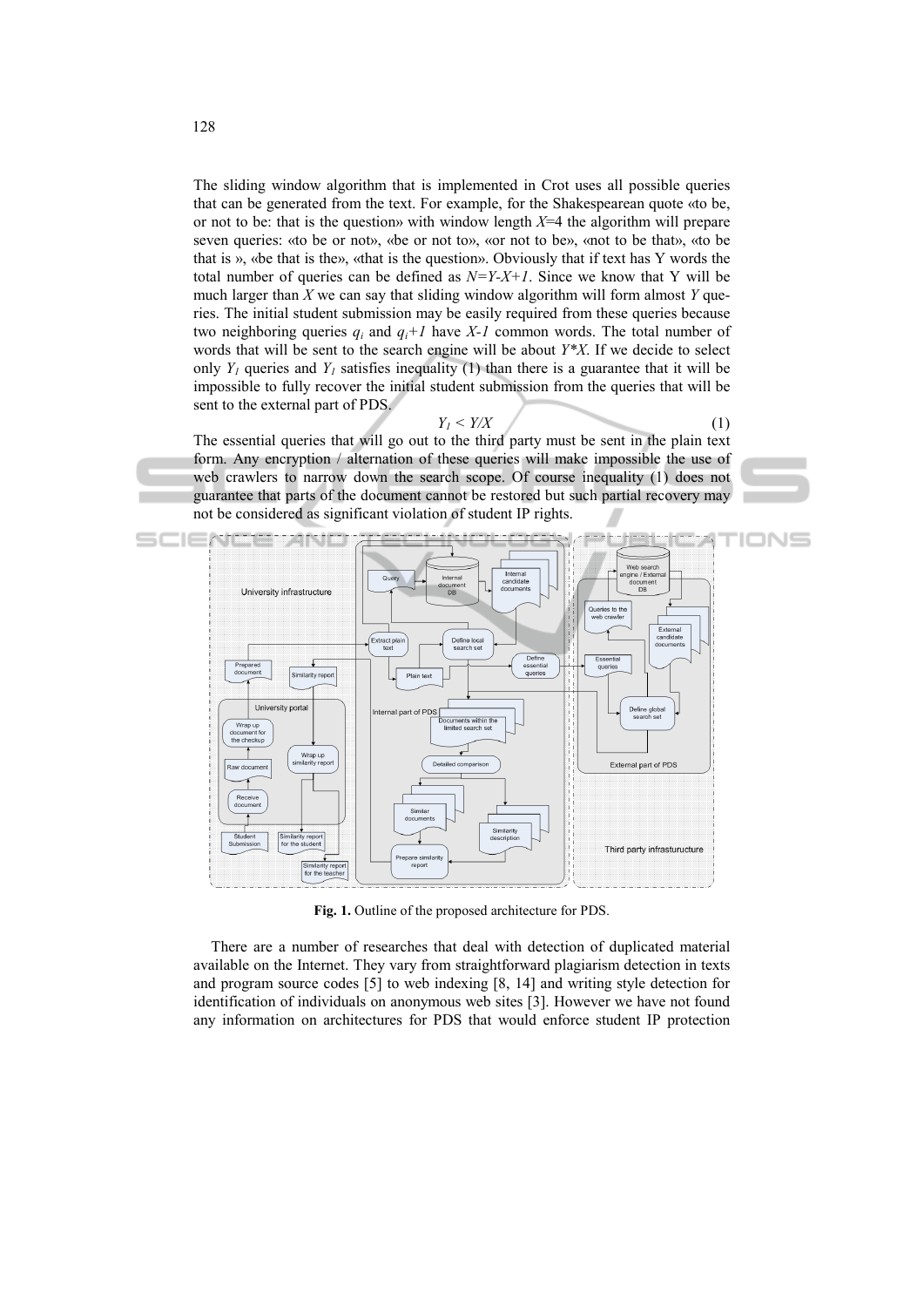while performing the plagiarism detection process. The proposed architecture is focused on this issue and leaves room for a school to be flexible in IP protection management. When it is necessary to decide how much of student submission can go to the external PDS the school may decide on the tradeoff between the probability of catching small scale plagiarism (one sentence to a few paragraphs) versus sending of the copyrighted material to the third party. Inequality (1) can provide a boundary for that decision.

The proposed architecture increases the requirements to available computational power and storage capacity of university infrastructure. Additional storage is required to keep digital fingerprints of submitted documents. If such algorithms as Winnowing [17] or T9 will be used to compile fingerprints then we can expect additional 20-100% of plain text size increase in terms of required storage. Such an increase can be considered as insignificant as plain text does not consume much of the space and storage prices have followed a declining trend for years.

Additional computational power is required for calculation of a single document fingerprint, which is necessary for fast comparison of documents. Since there are many algorithms available that are linear to the document size such an increase can be also considered as insignificant. Additional requirements will arise to perform one-to-many detailed comparison on the internal part of PDS. These requirements impose high load

on DBMS and therefore cost of DBMS licensing and maintenance on the university side will be the main factor that can affect the price of service in the proposed architecture. In most of the cases universities already own and maintain DBMS and therefore licensing cost increase may not be significant. Hardware investments should be also considered on the university side in this project. On the other hand there are no such heavy requirements to the DBMS on the third party infrastructure. This factor can decrease the cost of third party service and improve the possibility for start-ups to enter the PDS market, thus promoting competition.

# **5 Conclusions**

In this study we concentrated on an architecture for a plagiarism detection service. The proposed solution contributes to many aspects of service architecture development. First of all this novel architecture makes student copyright protection a main goal and guarantees that no third party directly or indirectly makes any profit out of student work. Those small and scrambled portions of the student work that depart from the school IT infrastructure cannot be even used to fully recover the student work. A second distinctive feature is the outsourcing of the most time consuming part of the plagiarism checkup to the third party, thereby reducing the workload on the university IT infrastructure. Such outsourcing removes the necessity for the PDS instance in each school to have its own private web crawler and allows reliance on a common search engine for PDS in different schools.

In future research we will work on improvements of the details of the proposed architecture. One of the possible directions will be to include stylometry on the external part of the PDS to do preliminary checkups. This improvement could lead to better scalability of the service allowing the external part of the PDS to download more

IONS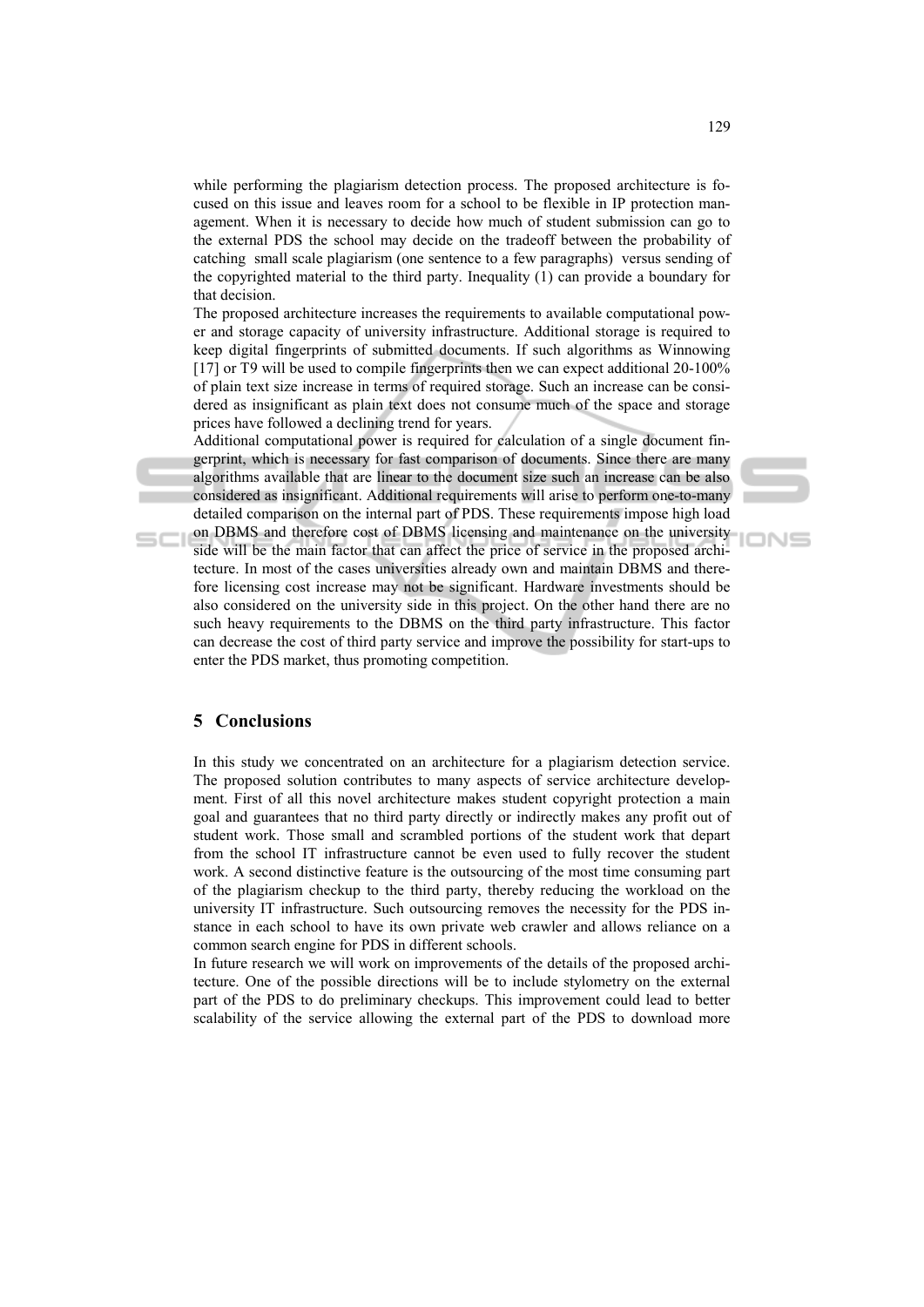suspicious sources of plagiarism and filter them before submitting results to the internal part of the PDS.

#### **Acknowledgements**

The authors would like to acknowledge a great help from Ms. Marina Kim and Ms. Svetlana Kim for conducting the experiment with Crot PDS.In this study we concentrated on an architecture for a plagiarism detection service.

# **References**

- 1. A. V. ex rel. Vanderhye v. iParadigms, LLC, 562 F.3d 630, 2009 Copr.L.Dec. P 29,743, 90 U. S. P.Q.2d 1513 (4th Cir. 2009).
- 2. A. V. v. iParadigms, LLC, 544 F.Supp.2d 473, 232 Ed. Law Rep. 176 (4th Cir. 2008)
- 3. Abbasi A. & Chen H. (2008). Writeprints: A stylometric approach to identity-level identification and similarity detection in cyberspace. ACM Trans. Inf. Syst. 26, 2, Article 7 (April 2008), 29 pages. DOI=10.1145/1344411.1344413



- 4. Bennett M. G.. (2009) A Nexus of Law & Technology: Analysis and Postsecondary Implications of A.V. et al. v. iParadigms, LLC Journal of Student Conduct Administration, 2009, Vol. 2, no.1. p. 40-45
	- 5. Burrows S., Uitdenbogerd A.L., and Turpin A. (2009). Application of Information Retrieval Techniques for Source Code Authorship Attribution. In Proceedings of the 14th International Conference on Database Systems for Advanced Applications (DASFAA '09), Xiaofang Zhou, Haruo Yokota, Ke Deng, and Qing Liu (Eds.). Springer-Verlag, Berlin, Heidelberg, 699-713. DOI=10.1007/978-3-642-00887-0\_61
	- 6. Butakov, S. and Shcherbinin, V. (2009) On the Number of Search Queries Required for Internet Plagiarism Detection. In Proceedings of the 2009 Ninth IEEE international Conference on Advanced Learning Technologies - Volume 00 (July 15 - 17, 2009). ICALT. IEEE Computer Society, Washington, DC, 482-483
	- 7. Carter M. (2008). How to Use Google Alerts to Detect Plagiarism. Retrieved on December 15, 2010 from http://www.suite101.com/content/how-to-use-google-alerts-for-web-writersa86525
	- 8. Chowdhury A., Frieder O., Grossman D., and McCabe M. C.. (2002). Collection statistics for fast duplicate document detection. ACM Trans. Inf. Syst. 20, 2 (April 2002), 171-191. DOI=10.1145/506309.506311
	- 9. Christen v. Iparadigms, LLC, August 4, 2010, 2010 WL 3063137, Copr.L.Dec. P 29,960, (E. D. Va. 2010).
	- 10. Culwin F., & Child M. (2010) Optimizing and Automating the Choice of Search Strings when Investigating Possible Plagiarism. In Proceedings of 4th International Plagiarism Conference, Newcastle, June 2010. Retrieved on November 20, 2010 from http://www.plagiarismadvice.org/
	- 11. Horovitz, S. (2008). Two wrongs don't negate a copyright. Florida Law Review, 60, 229.
	- 12. Jensen, L.A., Arnett, J.J., Feldman, S.S. & Cauffman, E. (2002), It's wrong, but everybody does it: academic dishonesty among high school students, Contemporary Educational Psychology, 27(2), 209-228